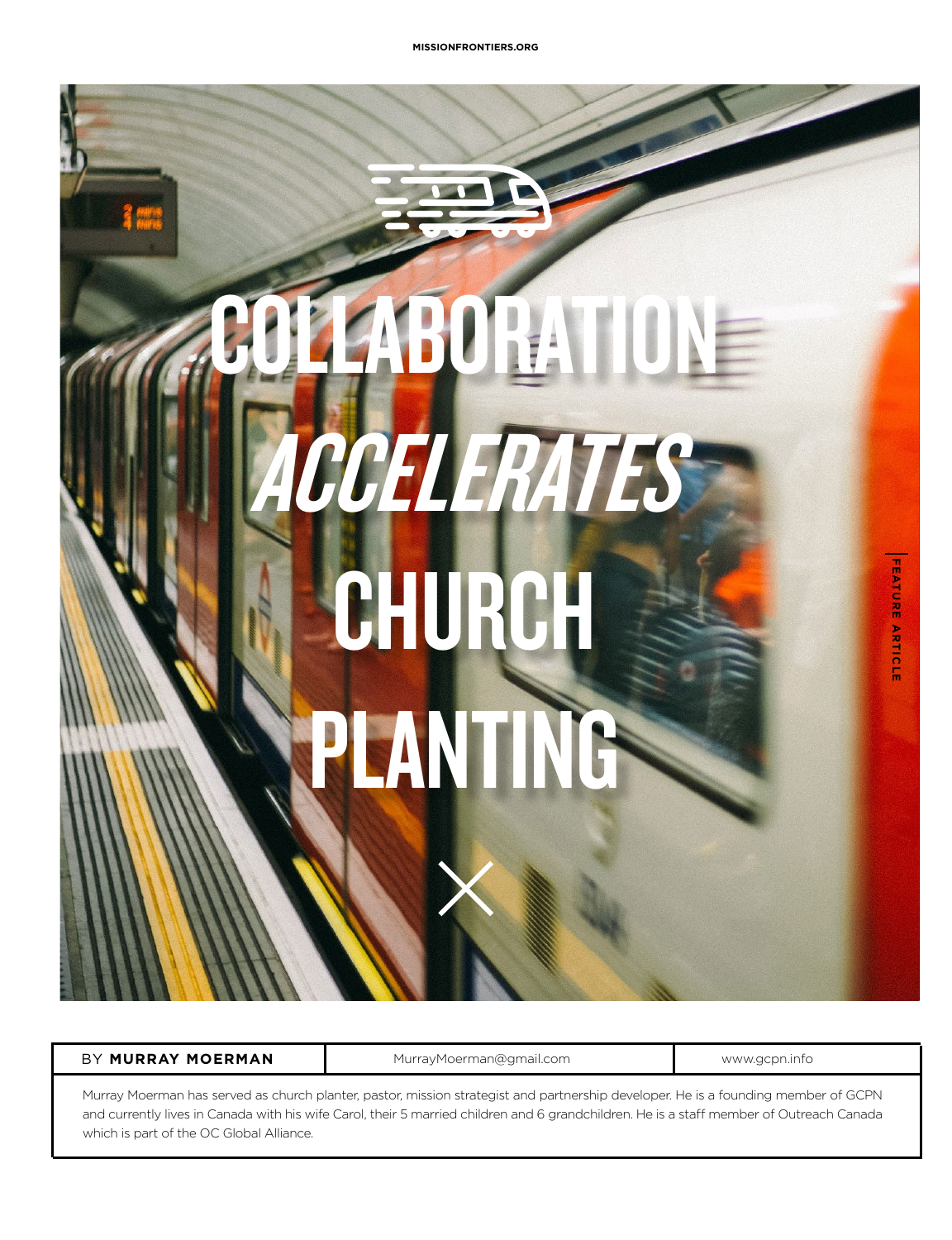

**THE GLOBAL CHURCH PLANTING NETWORK (GCPN)** took its first public step in 2009 when two leaders from each continent gathered in the UK to wrestle with the question: "What is the 'cork in the bottle' hindering church planting in your continent and what could we do together to accelerate church planting?" A vision and strategy was birthed which continues to grow, sharpen and be refined.

The following year 100 leaders met in Delhi, including: Dinah, a church planter working in the rain forests of Madagascar; Karl, an expat team leader serving the southern cone of Africa; and Aychi, a dynamic CPM trainer living in Ethiopia. The three represented separate organizations without formal connection.

In their initial casual conversation, Dinah shared the great potential, but slow progress, among the 6,000 animist villages he had surveyed along the east coast of Madagascar. Five churches had been planted in the traditional mode with which he was familiar. Karl proposed they invite Aychi to come to train new disciples in Madagascar in a new way of planting. Aychi agreed and 45 potential planters were trained in the CPM/DMM principles of prayerfully seeking out persons of peace with whom to initiate Discovery Bible Groups.

By the end of 2011 the recently trained church planters, fresh out of the harvest, had planted 1550 small disciple-making groups with 2 and 3 spiritual

"generations" of churches. By the end of 2015 this number had grown to 5,000 disciple-making groups with 6 spiritual "generations." In this process additional villages were discovered and CPM/DMM ventures were initiated into three additional tribes who had previously been unfriendly to each other.

New challenges being faced by planters out of the harvest were personal and economic. They began to travel further and to be away from their families and garden plots for longer and longer periods of time. This in turn led to family morale issues and less productive gardens required for growing food. Dinah and Karl collaborated with South African businessmen to bring training and resources for micro-businesses in the rainforest. These small businesses in turn provided economic diversification and resources to support local planters in their travels to engage adjoining tribes.

Today the jungle continues to be transformed by the gospel. Fear of demons is being overcome by confidence in the authority of Christ over unclean spirits. Cruel tribal rituals are being abandoned and tribal warfare is nearly eliminated. Villages are experiencing an improving standard of living. The shalom of the gospel is bringing peace and joy in the Holy Spirit.

The work isn't finished. There are 7 million people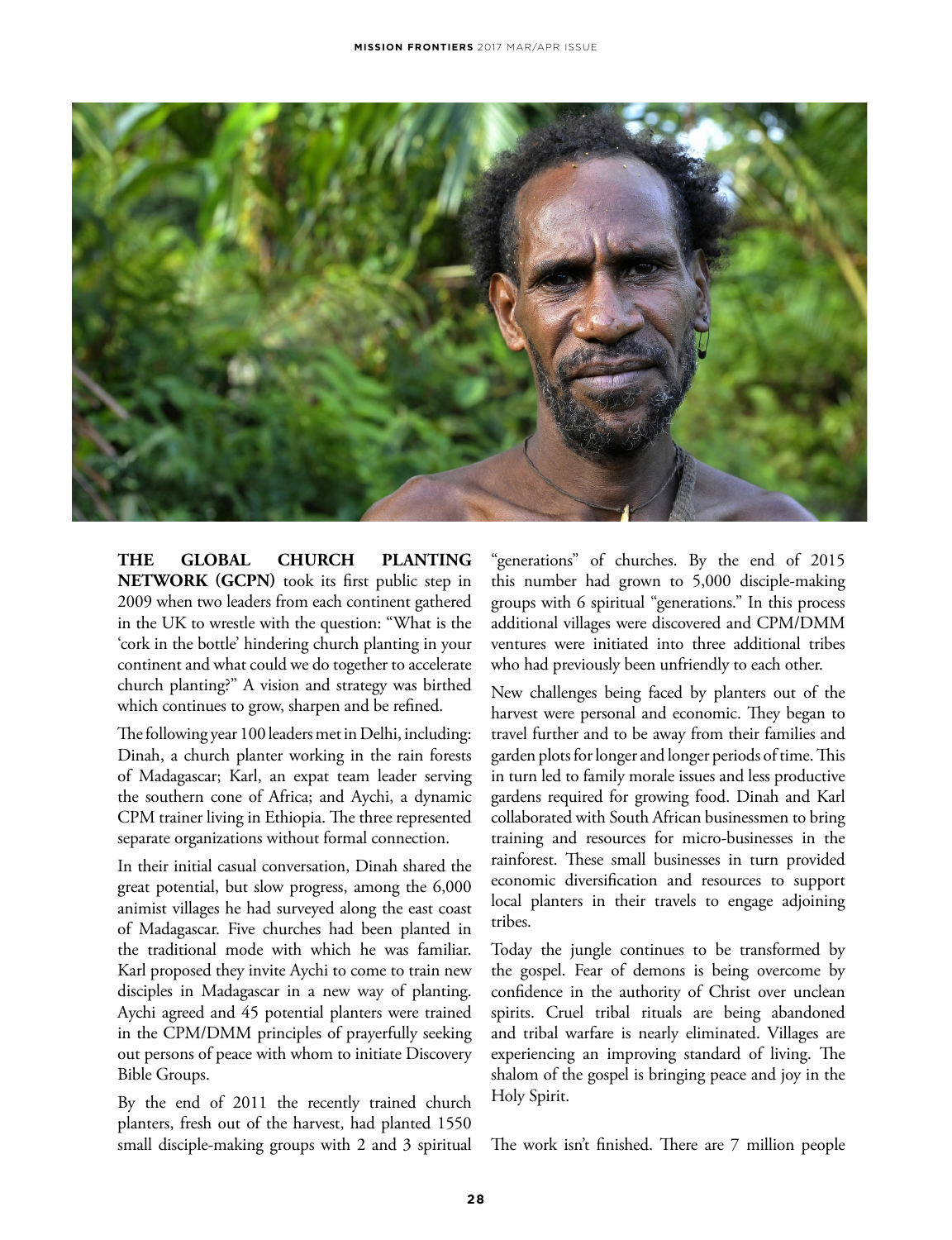## There are 7 million people in this section of mountainous rainforest, now a staggering 270,000 followers of Christ. Their new objective is planting 10,000 more churches.

in this section of mountainous rainforest, now a staggering 270,000 followers of Christ. Their new objective is planting 10,000 more churches.

#### **GCPN Profile**

Let's "zoom out" a bit. GCPN is a relational network of gifted and motivated leaders who have key roles at a national level or are organizational / network leaders. The shared commitment is to initiating, broadening or accelerating disciple-making and church planting. This is taking place in the context of 15 primary geographic regions and additional sub-regions.

Regional teams pursue goals in prayer mobilization, team development, training, strategic information gathering and mobilization of church planters. The regional teams are also involved in a broad range of issues from supporting persecuted nationals, partnership development, national church planting processes and networking those committed to the vision of a church within walking distance of every person in the world. We are also involved in resourcing global communication, coaching & mentoring with very limited finances and a small facilitation team for coordination.

GCPN meets globally generally every second year for encouragement, networking, sharing new ideas for crosspolenization and training. Following Delhi, GCPN met in Istanbul (2011), Chiang Mai (2012, Budapest (2014) and Batam, Indonesia (2016).

Participants are invited, not simply to a working conference focusing on their region, but to a long term active commitment to a team with shared goals and accountability. Progress on team objectives is updated twice a year for prayer and encouragement.

In addition, teams, ministry objectives, spiritual opposition, practical challenges and personal needs are shared and lifted to the Lord in quarterly days of prayer and fasting for a greater harvest.

### **GCPN Regional Team Initiatives**

Some regional teams have been collaborating on shared objectives for several years and it has been a joy to see the diversity and boldness expressed in the initiatives taken.

In South East Asia an international team led by Judah Cantoria gathers national teams from 10 nations annually for peer-learning among national church planting leaders. Nation-to-nation resourcing is ongoing towards a broad regional 'TORCH' goal of 520,000 churches in the region by 2020. The next gathering of national process teams is planned for January 2018.

A similar expanding process is underway in Europe led by team leader Oivind Augland, currently involving leaders from 12 nations in a highly relational process. When national teams gather in Berlin in February 2018, Oivind is anticipating 20-25 nations will be engaged.